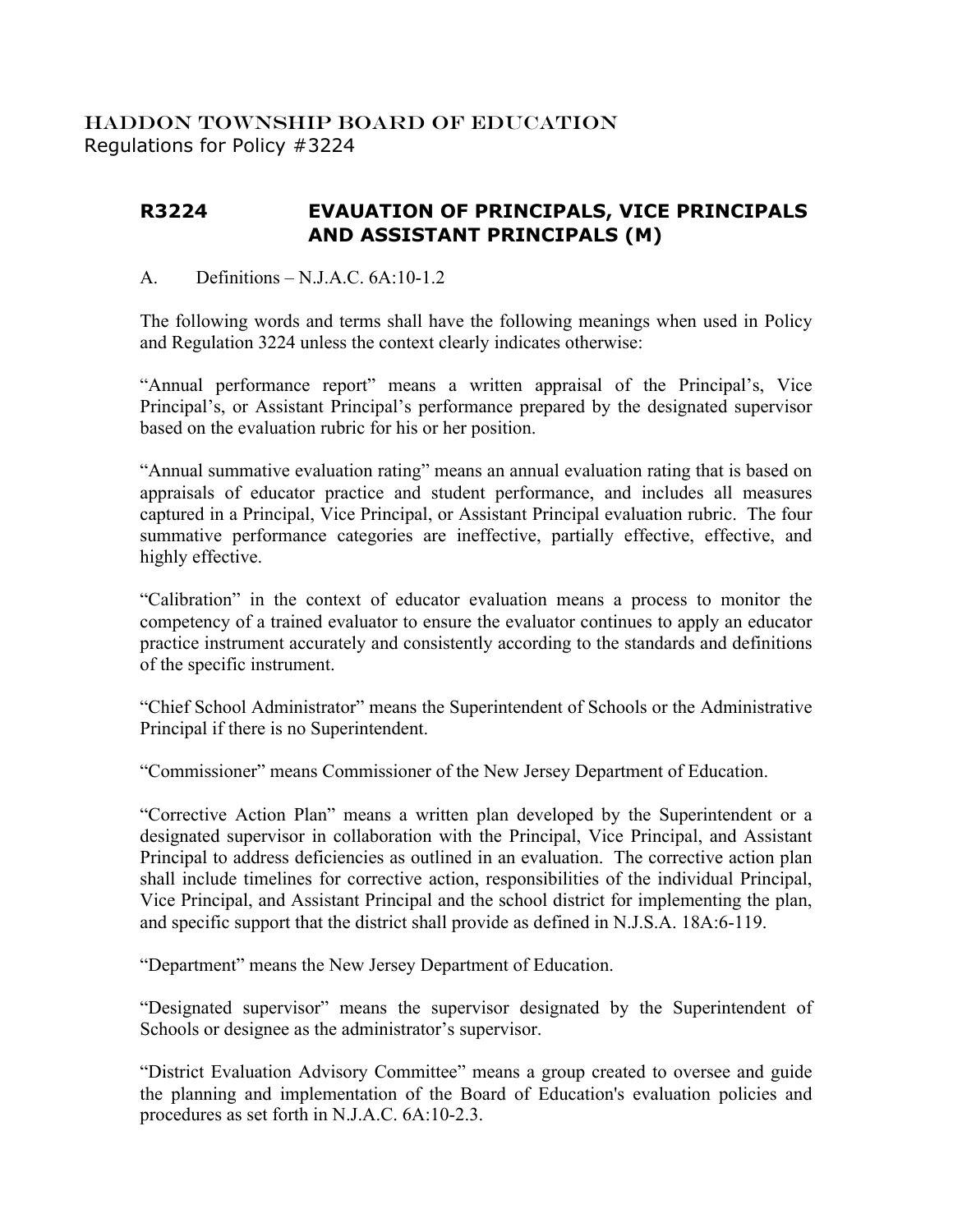"Educator practice instrument" means an assessment tool that provides: scales or dimensions that capture competencies of professional performance; and differentiation of a range of professional performance as described by the scales, which must be shown in practice and/or research studies.

"Evaluation" means an appraisal of an individual's professional performance in relation to his or her job description and professional standards and based on, when applicable, the individual's evaluation rubric.

"Evaluation rubric" means a set of criteria, measures, and processes used to evaluate all Principals, Vice Principals, and Assistant Principals in a specific school district or local education agency. Evaluation rubrics consist of measures of professional practice, based on educator practice instruments and student outcomes. Each Board of Education will have an evaluation rubric specifically for teachers, another specifically for Principals, Vice Principals, and Assistant Principals, and evaluation rubrics for other categories of teaching staff members.

"Indicators of student progress and growth" means the results of assessment(s) of students as defined in N.J.A.C. 6A:8, Standards and Assessment.

"Individual professional development plan" is as defined in N.J.S.A. 18A:6-119.

"Job description" means a written specification of the function of a position, duties and responsibilities, the extent and limits of authority, and work relationships within and outside the school and school district.

"Observation" means a method of collecting data on the performance of a Principal's, Vice Principal's, and Assistant Principal's assigned duties and responsibilities. An observation for the purpose of evaluation will be included in the determination of the annual summative evaluation rating and shall be conducted by the Superintendent or designee.

"Post-observation conference" means a meeting, either in-person or remotely, between the supervisor who conducted the observation and the Principal, Vice Principal, and Assistant Principal for the purpose of evaluation to discuss the data collected in the observation.

"Principal practice instrument" means an assessment tool that provides scales or dimensions that capture competencies of professional performance; and differentiation of a range of professional performance as described by the scales, which must be shown in practice and/or research studies. The scores from the principal practice instrument are components of the evaluation rubrics and the scores are included in the summative evaluation rating for the individual.

"Scoring guide" means a set of rules or criteria used to evaluate a performance, product, or project. The purpose of a scoring guide is to provide a transparent and reliable evaluation process. Educator practice instruments include a scoring guide that an evaluator uses to structure his or her assessments and ratings of professional practice.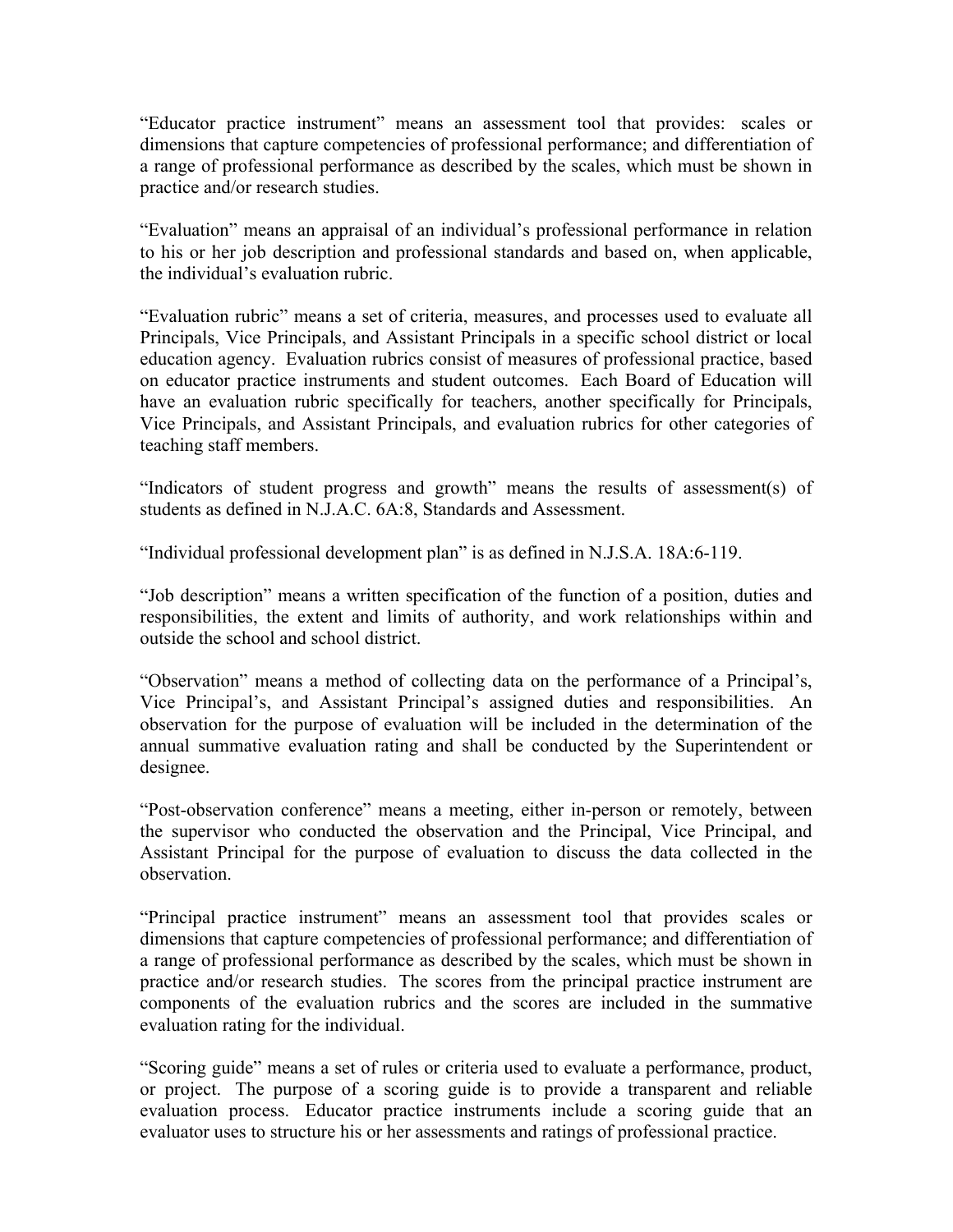"Semester" means half of the school year.

"Signed" means the name of one physically written by oneself or an electronic code, sound, symbol, or process attached to or logically associated with a record and executed or adopted by a person with the intent to sign the record.

"Student growth objective" means an academic goal that teachers and designated supervisors set for groups of students.

"Student growth percentile" means a specific metric for measuring individual student progress on Statewide assessments by tracking how much a student's test scores have changed relative to other students Statewide with similar scores in previous years.

"Superintendent" means Superintendent of Schools or Chief School Administrator.

"Supervisor" means an appropriately certified teaching staff member as defined in N.J.S.A. 18A:1-1, or Superintendent employed in the district in a supervisory role and capacity, and possessing a school administrator, Principal, or supervisor endorsement as defined in N.J.A.C. 6A:9B-12 and certified to evaluate a Principal, Vice Principal, or Assistant Principal.

B. Applicability of Rules on Collective Bargaining Agreements – N.J.A.C. 6A:10- 1.3

No collective bargaining agreement entered into after July 1, 2013, shall conflict with the educator evaluation system established pursuant to N.J.A.C. 6A:10-1.1 et seq. or any other specific statute or regulation, nor shall topics subject to bargaining involve matters of educational policy or managerial prerogatives.

C. Educator Evaluation Data, Information, and Annual Performance Reports – N.J.A.C. 6A:10-1.4

All information contained in annual performance reports and all information collected, compiled, and/or maintained by employees of the Board of Education for the purposes of conducting the educator evaluation process pursuant to N.J.A.C. 6A:10-1.1 et seq., including, but not limited to, digital records, shall be confidential. Such information shall not be subject to public inspection or copying pursuant to the Open Public Records Act, N.J.S.A. 47:1A-1 et seq. Nothing contained in N.J.A.C. 6A:10-1.1 et seq. shall be construed to prohibit the Department or a school district from, at its discretion, collecting evaluation data pursuant to N.J.S.A. 18A:6-123.e. or distributing aggregate statistics regarding evaluation data.

D. Evaluation of Principals, Vice Principals, and Assistant Principals – N.J.A.C.  $6A:10-2.1$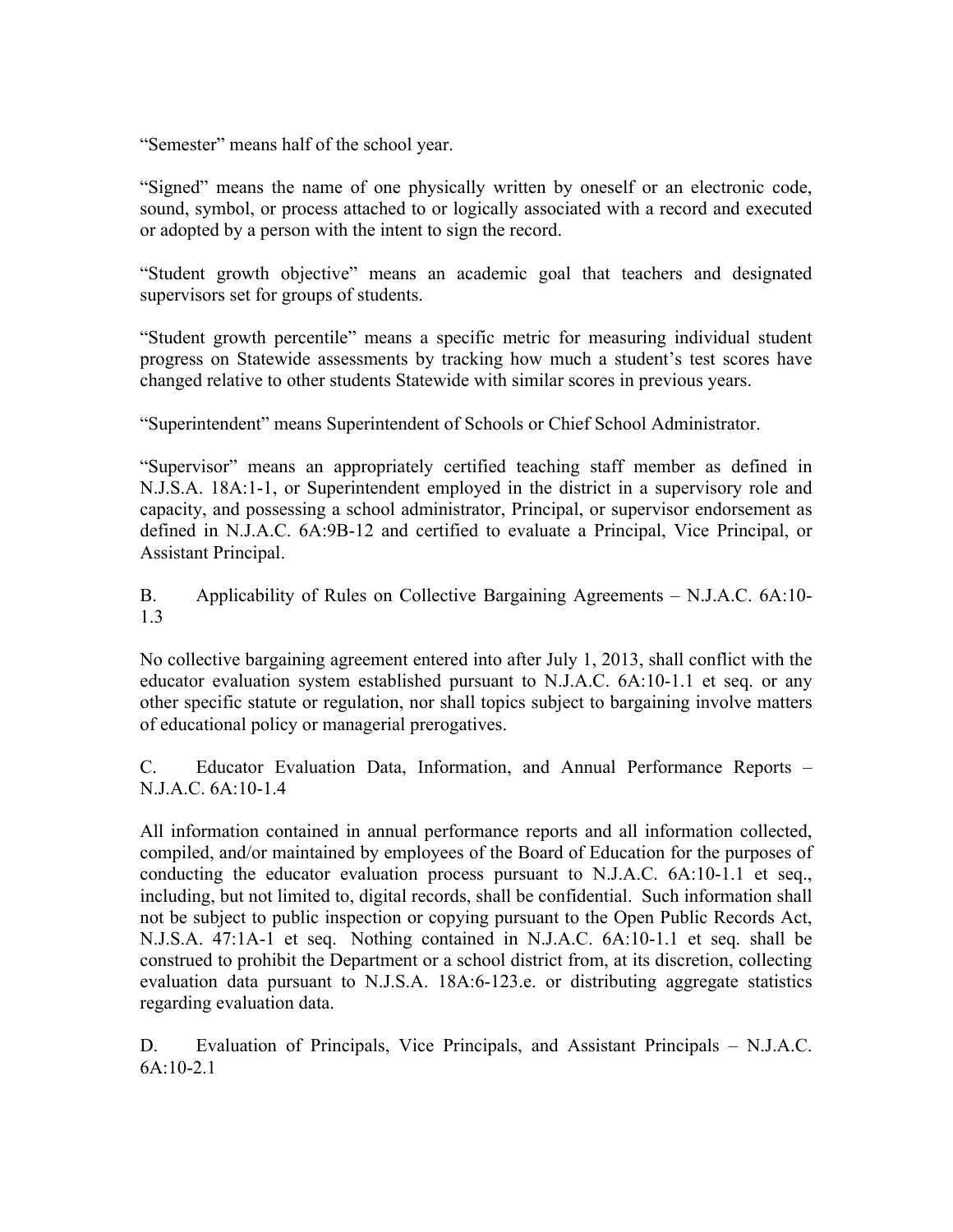1. The Board of Education shall annually adopt evaluation rubrics for all Principals, Vice Principals, and Assistant Principals. The evaluation rubrics shall have four defined annual ratings: ineffective, partially effective, effective, and highly effective.

2. The evaluation rubrics for Principals, Vice Principals, and Assistant Principals shall include all other relevant minimum standards set forth in N.J.S.A. 18A:6-123 (P.L. 2012, c. 26, § 17c).

3. Evaluation rubrics shall be submitted to the Commissioner by August 1 for approval by August 15 of each year.

E. Duties of the Board of Education – N.J.A.C. 6A:10-2.2

1. The Board of Education shall meet the following requirements for the annual evaluation of Principals, Vice Principals, and Assistant Principals, unless otherwise specified:

a. Establish a District Evaluation Advisory Committee to oversee and guide the planning and implementation of the Board of Education's evaluation policies and procedures as set forth in N.J.A.C. 6A:10-2 et seq.;

b. Annually adopt policies and procedures developed by the Superintendent pursuant to N.J.A.C. 6A:10-2.4, including the evaluation rubrics approved by the Commissioner pursuant to N.J.A.C.  $6A:10-2.1(c)$ :

(1) The Superintendent shall develop policies and procedures that, at a minimum, ensure student performance data on the Statewide assessment is, upon receipt, promptly distributed or otherwise made available to staff members who were primarily responsible for instructing the applicable students in the school year in which the assessment was taken, as well as to staff members who are or will be primarily responsible for instructing the applicable students in the subsequent school year.

c. Ensure the Superintendent annually notifies all Principals, Vice Principals, and Assistant Principals of the adopted evaluation policies and procedures no later than October 1. If a Principal, Vice Principal, or Assistant Principal is hired after October 1, the Board/Superintendent shall notify all Principals, Vice Principals, and Assistant Principals of the policies and procedures at the beginning of his or her employment. All Principals, Vice Principals, and Assistant Principals shall be notified of amendments to the policy and procedures within ten Principal, Vice Principal, and Assistant Principal working days of adoption;

d. Annually adopt by June 1, any Commissioner-approved educator practice instruments and, as part of the process described at N.J.A.C. 6A:10-2.1(c), notify the Department which instruments will be used as part of the school district's evaluation rubrics;

e. Ensure the Principal of each school within the school district has established a School Improvement Panel pursuant to N.J.A.C. 6A:10-3.1. The panel shall be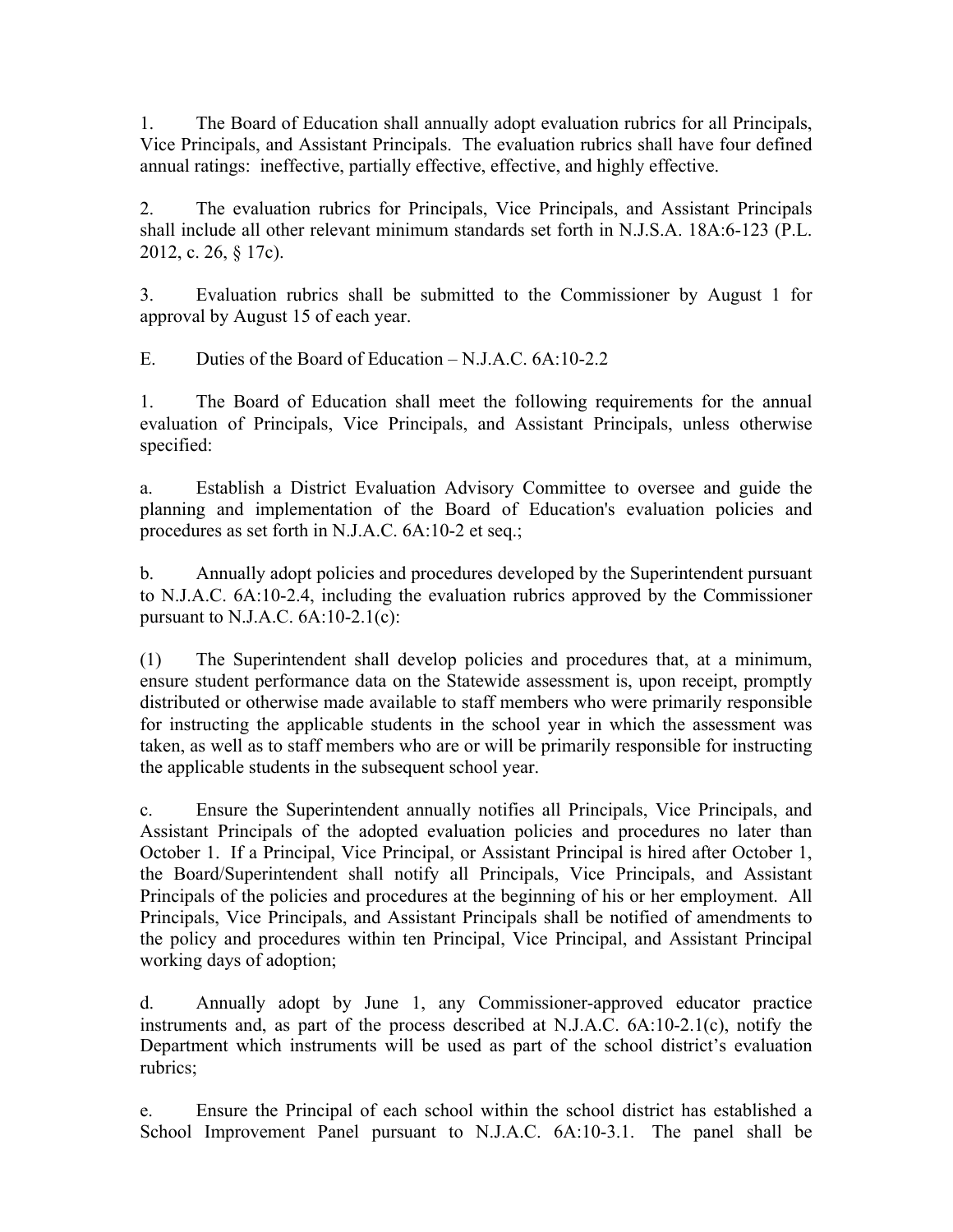established annually by August 31 and shall carry out the duties and functions described in N.J.A.C. 6A:10-3.2;

f. Ensure data elements are collected and stored in an accessible and usable format. Data elements shall include, but not be limited to, scores or evidence from observations for the purpose of evaluation and student growth objective data; and

g. Ensure the Superintendent or designee certifies to the Department that any observer who conducts an observation of a Principal, Vice Principal, or Assistant Principal for the purpose of evaluation as described in N.J.A.C. 6A:10-4.4; N.J.A.C. 6A:10-5.4; and 6A:10-6.2 shall meet the statutory observation requirements of N.J.S.A. 18A:6-119; 18A:6-123.b.(8); and N.J.S.A. 18A:27-3.1 and the teacher member of the School Improvement Panel requirements of N.J.A.C. 6A:10-3.2.

2. The Board of Education shall ensure the following training procedures are followed when implementing the evaluation rubric for all Principals, Vice Principals, and Assistant Principals and, when applicable, applying the Commissioner-approved principal practice instruments:

a. Annually provide training on and descriptions of each component of the evaluation rubric for all Principals, Vice Principals, and Assistant Principals who are being evaluated in the school district and provide more thorough training for any Principals, Vice Principals, and Assistant Principals who are being evaluated for the first time. Training shall include detailed descriptions of all evaluation rubric components including, when applicable, detailed descriptions of student achievement measures and all aspects of the principal practice instrument;

b. Annually provide updates and refresher training for supervisors who are conducting evaluations in the school district and more thorough training for any supervisor who will evaluate Principals, Vice Principals, or Assistant Principals for the first time. Training shall be provided on each component of the evaluated Principal's, Vice Principal's, or Assistant Principal's evaluation rubric before the evaluation of the Principal, Vice Principal, or Assistant Principal;

c. The Superintendent shall annually certify to the Department that all supervisors of Principals, Vice Principals, and Assistant Principals in the school district who are utilizing evaluation rubrics have completed training on and demonstrated competency in applying the evaluation rubrics.

F. District Evaluation Advisory Committee – N.J.A.C. 6A:10-2.3

1. Members of the District Evaluation Advisory Committee shall include representation from the following groups: teachers from each school level represented in the school district; central office administrators overseeing the teacher evaluation process; supervisors involved in teacher evaluation, when available or appropriate; and administrators conducting evaluations, including a minimum of one administrator conducting evaluations who participates on a School Improvement Panel. Members also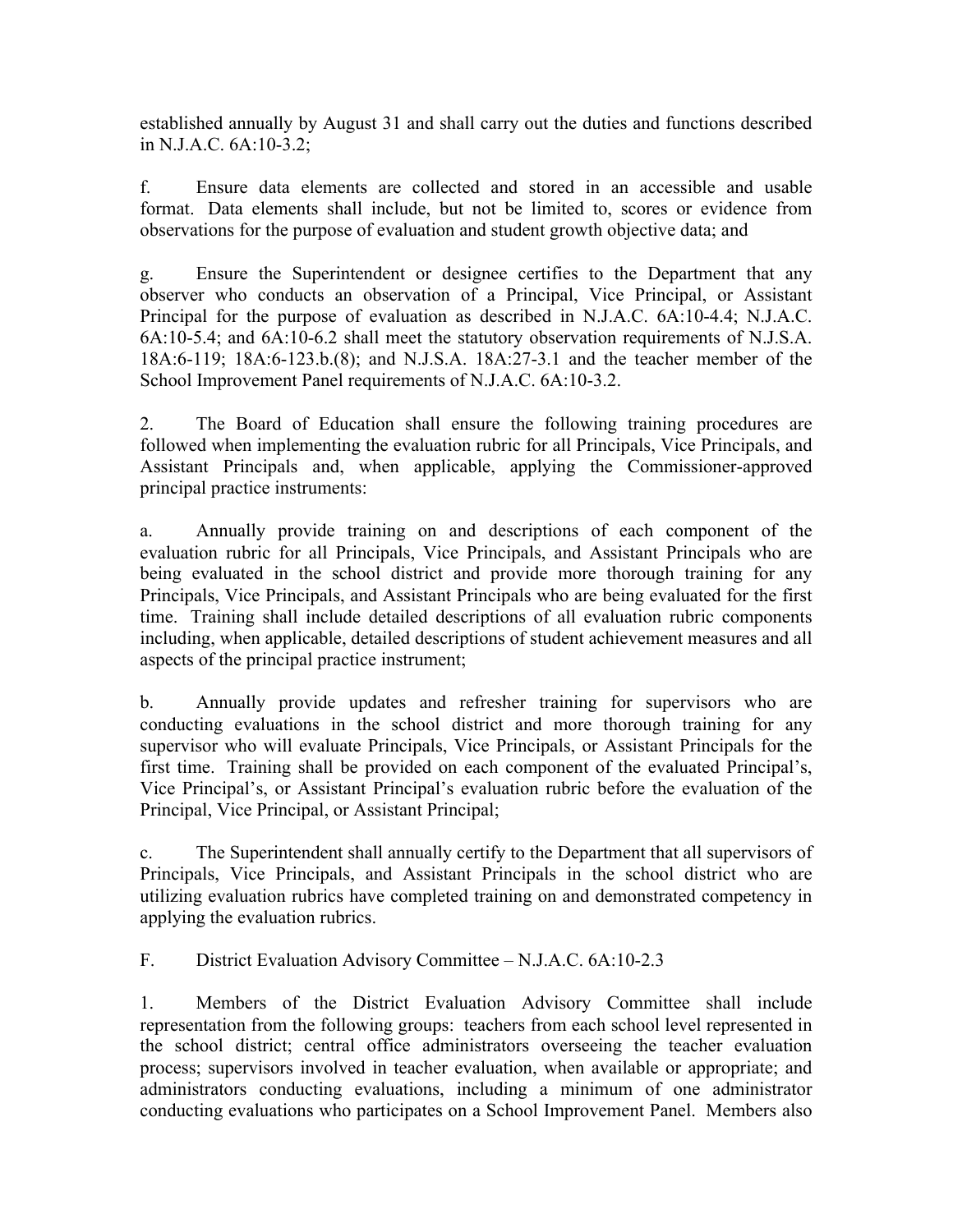shall include the Superintendent, a special education administrator, a parent, and a member of the Board of Education.

2. The Superintendent may extend membership on the District Evaluation Advisory Committee to representatives of other groups and to individuals.

3. A District Evaluation Advisory Committee is not required and the Board of Education shall have the discretion to establish a District Evaluation Advisory **Committee** 

G. Evaluation Procedures for Principals, Vice Principals, and Assistant Principals - N.J.A.C. 6A:10-2.4

1. The provisions outlined in Policy and Regulation 3224 and N.J.A.C. 6A:10-2.4 shall be the minimum requirements for the evaluation of Principals, Vice Principals, and Assistant Principals.

2. Evaluation policies and procedures requiring the annual evaluation of Principals, Vice Principals, and Assistant Principals shall be developed under the direction of the Superintendent, who may consult with the District Evaluation Advisory Committee or representatives from School Improvement Panels, and shall include, but not be limited to, a description of:

a. Roles and responsibilities for implementation of evaluation policies and procedures;

b. Job descriptions, evaluation rubrics for Principals, Vice Principals, and Assistant Principals, the process for calculating the summative ratings and each component and the evaluation regulations set forth in N.J.A.C. 6A:10-1 et seq.;

c. Methods of data collection and reporting appropriate to each job description, including, but not limited to, the process for student attribution to teachers, Principals, Vice Principals, Assistant Principals for calculating the median and school-wide student growth percentile;

d. Processes for observations for the purpose of evaluation and post-observation conference(s) by a supervisor;

e. Process for developing and scoring student growth objectives;

f. The process for preparation of individual professional development plans; and

g. The process for preparation of an annual performance report by the Superintendent or designated supervisor, and an annual summary conference between the Principal, Vice Principal, or Assistant Principal and the Superintendent or designated supervisor.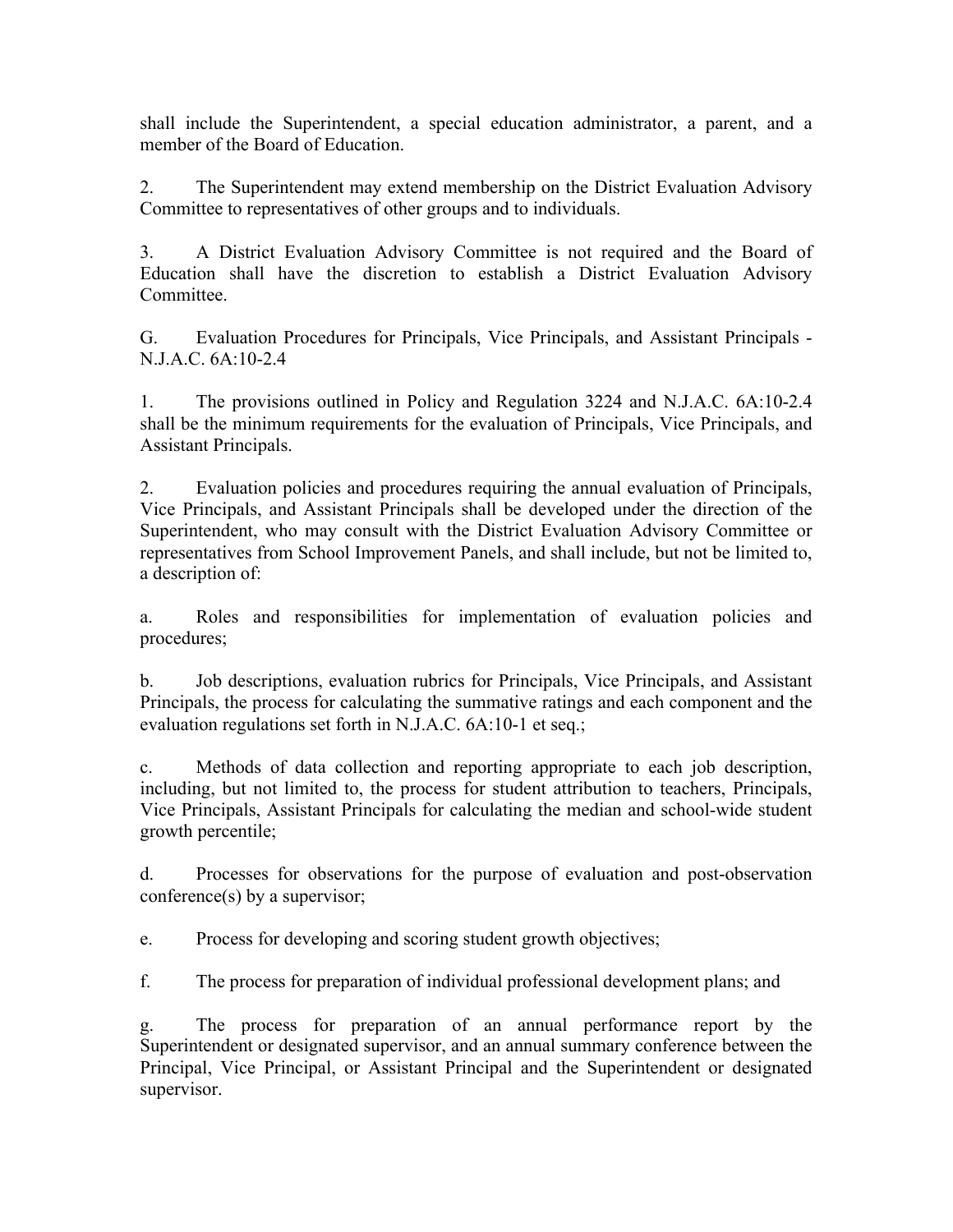3. The annual summary conference between the designated supervisor and the Principal, Vice Principal, or Assistant Principal shall be held before the annual performance report is filed. The conference shall occur on or before June 30 of each school year and shall include, but not be limited to, a review of the following:

a. The performance of the Principal, Vice Principal, or Assistant Principal based upon the job description and the scores or evidence compiled using the evaluation rubric, including, when applicable:

(1) The educator's practice instrument; and

(2) Available indicators or student achievement measures such as student growth objective scores and student growth percentile scores.

b. The progress of the Principal, Vice Principal, or Assistant Principal toward meeting the goals of the individual professional development plan or, when applicable, the corrective action plan; and

c. The preliminary annual performance report.

4. If any scores for the Principal's, Vice Principal's, or Assistant Principal's evaluation rubric are not available at the time of the annual summary conference due to pending assessment results, the annual summative evaluation rating shall be calculated once all component ratings are available.

5. The annual performance report for the Principal, Vice Principal, or Assistant Principal shall be prepared by the designated supervisor and shall include, but not be limited to:

a. A summative rating based on the evaluation rubric, including, when applicable, a total score for each component as described in N.J.A.C. 6A:10-5;

b. Performance area(s) of strength and area(s) needing improvement based upon the job description and components of the Principal's, Vice Principal's, or Assistant Principal's evaluation rubric; and

c. The Principal's, Vice Principal's, or Assistant Principal's individual professional development plan or a corrective action plan from the evaluation year being reviewed in the report.

6. The Principal, Vice Principal, or Assistant Principal and the designated supervisor shall sign the report within five Principal, Vice Principal, and Assistant Principal working days of the review.

7. The Board of Education shall include all performance reports and supporting data, including, but not limited to, written observation reports and additional components of the summative evaluation rating as part of the Principal's, Vice Principal's, or Assistant Principal's personnel file, or in an alternative, confidential location. If reports and data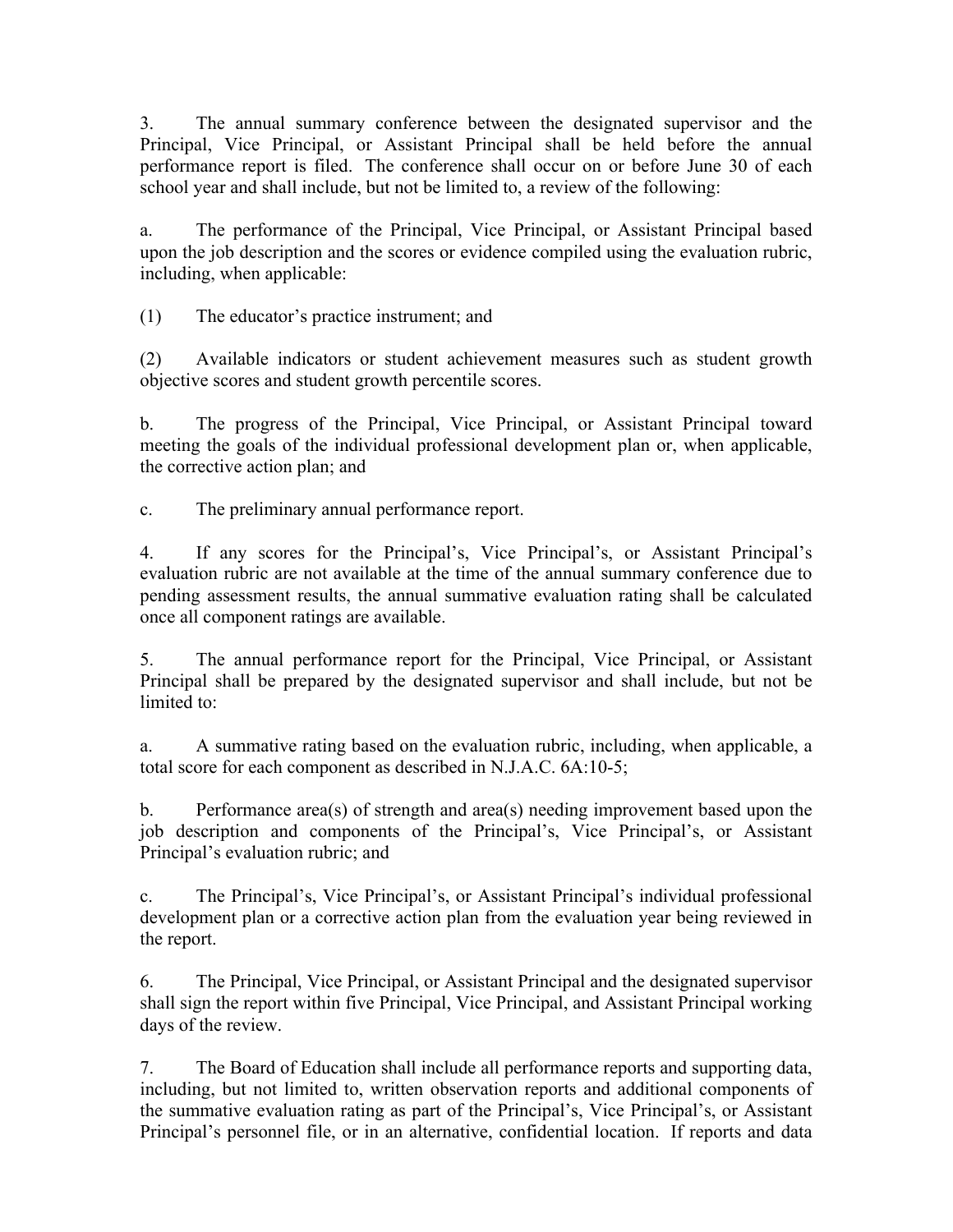are stored in an alternate location, the personnel file shall clearly indicate the report's location and how it can be easily accessed. The records shall be confidential and shall not be subject to public inspection or copying pursuant to the Open Public Records Act, N.J.S.A. 47:1A-1 et seq.

H. Corrective Action Plans for Principals, Vice Principals, and Assistant Principals – N.J.A.C. 6A:10-2.5

1. For each Principal, Vice Principal, and Assistant Principal rated ineffective or partially effective on the annual summative evaluation, as measured by the evaluation rubrics, a corrective action plan shall be developed by the Principal, Vice Principal, or Assistant Principal and the designated supervisor. If the Principal, Vice Principal, or Assistant Principal does not agree with the corrective action plan's content, the designated supervisor shall make the final determination.

2. The corrective action plan shall be developed and the Principal, Vice Principal, or Assistant Principal and his or her designated supervisor shall meet to discuss the corrective action plan by October 31of the school year following the year of evaluation except:

a. If the ineffective or partially effective summative evaluation rating is received after October 1of the school year following the year of evaluation, a corrective action plan shall be developed, and the Principal, Vice Principal, or Assistant Principal and his or her designated supervisor shall meet to discuss the corrective action plan within twenty-five Principal, Vice Principal, or Assistant Principal working days following the school district's receipt of the Principal's, Vice Principal's, or Assistant Principal's summative rating.

3. The content of the corrective action plan shall replace the content of the individual professional development plan required pursuant to N.J.A.C. 6A:9C-4.3(a) and  $4.4(a)$  and shall:

a. Address areas in need of improvement identified in the principal evaluation rubric;

b. Include specific, demonstrable goals for improvement;

c. Include responsibilities of the evaluated employee and the school district for the plan's implementation; and

d. Include timelines for meeting the goal(s).

4. The designated supervisor and the Principal, Vice Principal, or Assistant Principal on a corrective action plan shall discuss the Principal's, Vice Principal's, or Assistant Principal's progress toward the goals outlined in the corrective action plan during each post-observation conference, when required by N.J.S.A. 18A:27-3.1 or N.J.A.C. 6A:10- 5.4.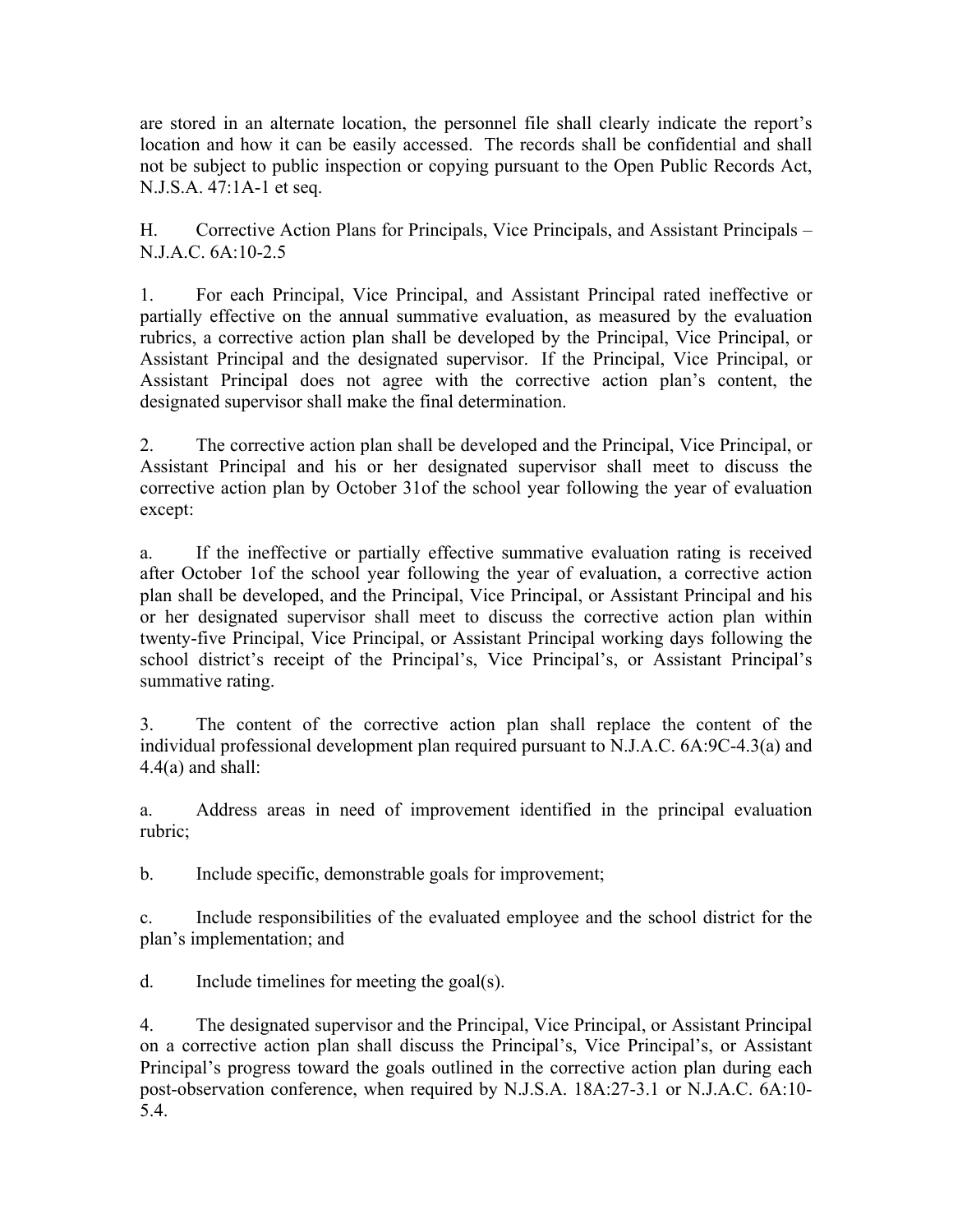5. Progress toward the Principal's, Vice Principal's, or Assistant Principal's goals outlined in the corrective action plan:

a. Shall be documented in the Principal's, Vice Principal's, or Assistant Principal's personnel file and reviewed at the annual summary conference and the mid-year evaluation. Both the Principal, Vice Principal, or Assistant Principal on a corrective action plan and his or her designated supervisor may collect data and evidence to demonstrate the Principal's, Vice Principal's, or Assistant Principal's progress toward his or her corrective action plan goals; and

b. May be used as evidence in the Principal's, Vice Principal's, or Assistant Principal's next annual summative evaluation; however, such progress shall not guarantee an effective rating on the next summative evaluation.

6. Responsibilities of the evaluated Principal, Vice Principal, or Assistant Principal on a corrective action plan shall not be exclusionary of other plans for improvement determined to be necessary by the designated supervisor.

7. The Superintendent or his or her designee, and the Principal, as appropriate, shall conduct a mid-year evaluation of any Principal, Vice Principal, or Assistant Principal pursuant to N.J.S.A. 18A:6-121.c. The mid-year evaluation shall occur approximately midway between the development of the corrective action plan and the expected receipt of the next annual summative rating. The mid-year evaluation shall include, at a minimum a conference to discuss progress toward the Principal's, Vice Principal's, or Assistant Principal's goals outlined in the corrective action plan. The mid-year evaluation conference may be combined with a post-observation conference.

8. The Superintendent shall ensure Principals, Vice Principals, and Assistant Principals with a corrective action plan receive one observation and a post-observation conference in addition to the observations required in N.J.A.C. 6A:10-5.4 for the purpose of evaluation as described in N.J.A.C. 6A:10-1.2 and 5.4.

9. The corrective action plan shall remain in effect until the Principal, Vice Principal, or Assistant Principal receives his or her next summative evaluation rating.

10. There shall be no minimum number of Principal, Vice Principal, or Assistant Principal working days a Principal's, Vice Principal's, or Assistant Principal's corrective action plan can be in place.

I. Components of Principal Evaluation Rubrics – N.J.A.C. 6A:10-5.1

1. Unless otherwise noted, the components of the principal evaluation rubrics shall apply to teaching staff members holding the position of Principal, Vice Principal, or Assistant Principal and holding a valid and effective standard, provisional, or emergency administrative certificate.

2. The principal evaluation rubric shall meet the standards provided in N.J.S.A. 18A:6-123, including, but not limited to: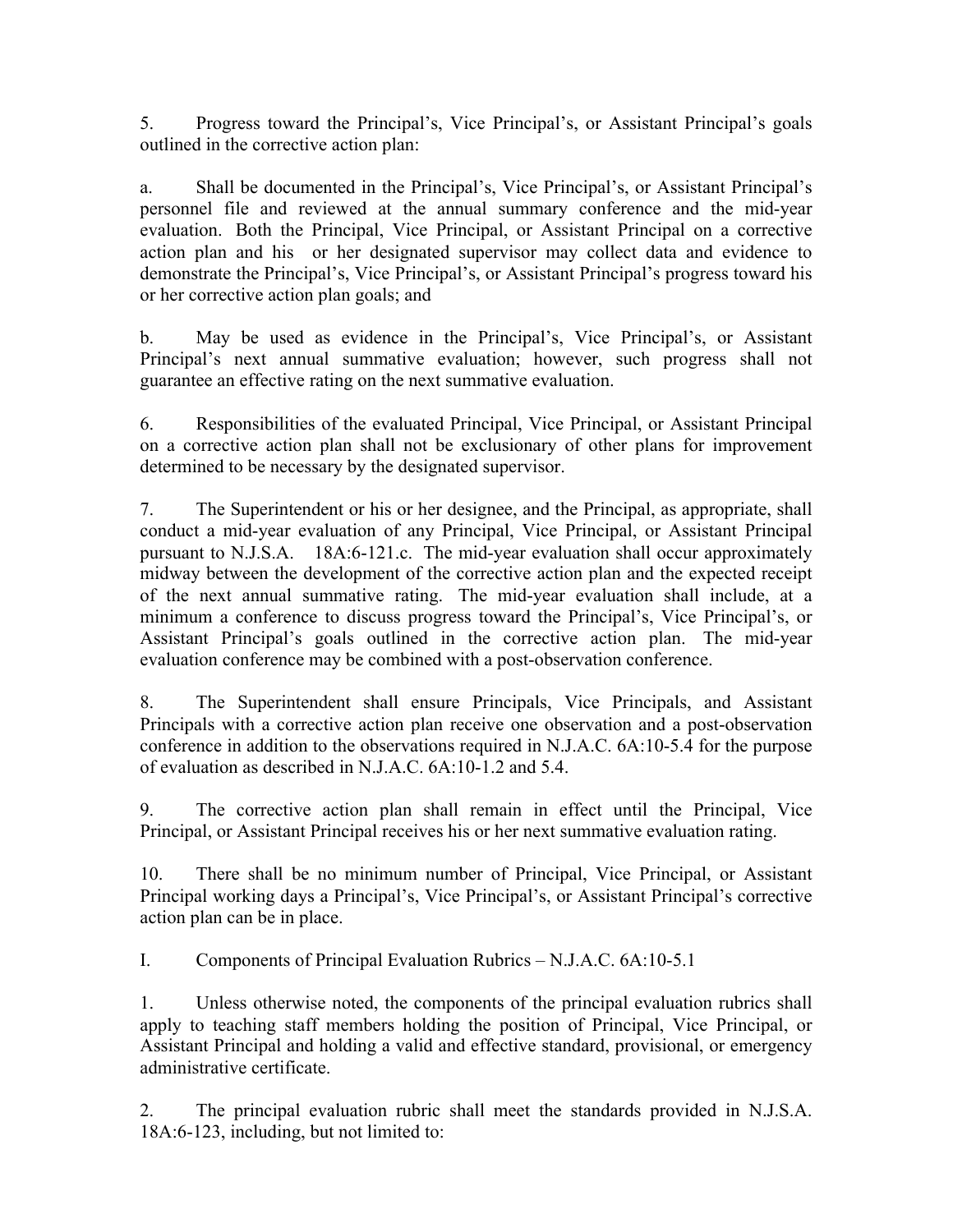a. Measures of student achievement pursuant to N.J.A.C. 6A:10-5.2; and

b. Measures of principal practice pursuant to N.J.A.C. 6A:10-5.3 and 5.4.

3. To earn a summative rating, the Principal, Vice Principal, or Assistant Principal shall have a student achievement score, pursuant to N.J.A.C. 6A:10-5.2 and a principal practice score pursuant to N.J.A.C. 6A:10-5.3 and 5.4.

4. Each score shall be converted to a percentage weight so all measures make up 100 percent of the evaluation rubric. By August 31 prior to the school year in which the evaluation rubric applies, the Department shall provide on its website the required percentage weight of each component and the required summative rating scale. All components shall be worth the following percentage weights or fall within the following ranges:

a. If, according to N.J.A.C. 6A:10-5.2(b), the Principal, Vice Principal, or Assistant Principal receives a school-wide student growth percentile score as described in N.J.A.C.  $6A:10-5.2(c)$ , the score shall be at least ten percent and no greater than forty percent of evaluation rubric rating as determined by the Department.

b. Measure of average student growth objective for all teachers, as described in N.J.A.C. 6A:10-5.2(d), shall be at least ten percent and no greater than twenty percent of evaluation rubric rating as determined by the Department.

c. Measure of administrator goal, as described in N.J.A.C. 6A:10-5.2(e), shall be no less than ten percent and no greater than forty percent of evaluation rubric rating as determined by the Department.

d. Measure of principal practice, as described in N.J.A.C. 6A:10-5.3(b), shall be no less than fifty percent of evaluation rubric rating.

5. Standardized assessments, used as a measure of student progress, shall not be the predominant factor in determining a Principal's annual summative rating.

6. The Department shall periodically collect principal evaluation rubric data that shall include, but are not limited to, component-level scores and annual summative ratings.

J. Student Achievement Components of Principal Evaluation Rubrics – N.J.A.C. 6A:10-5.2

1. Measures of student achievement shall be used to determine impact on student learning and shall include the following components:

a. The school-wide student growth percentile of all students assigned to the Principal;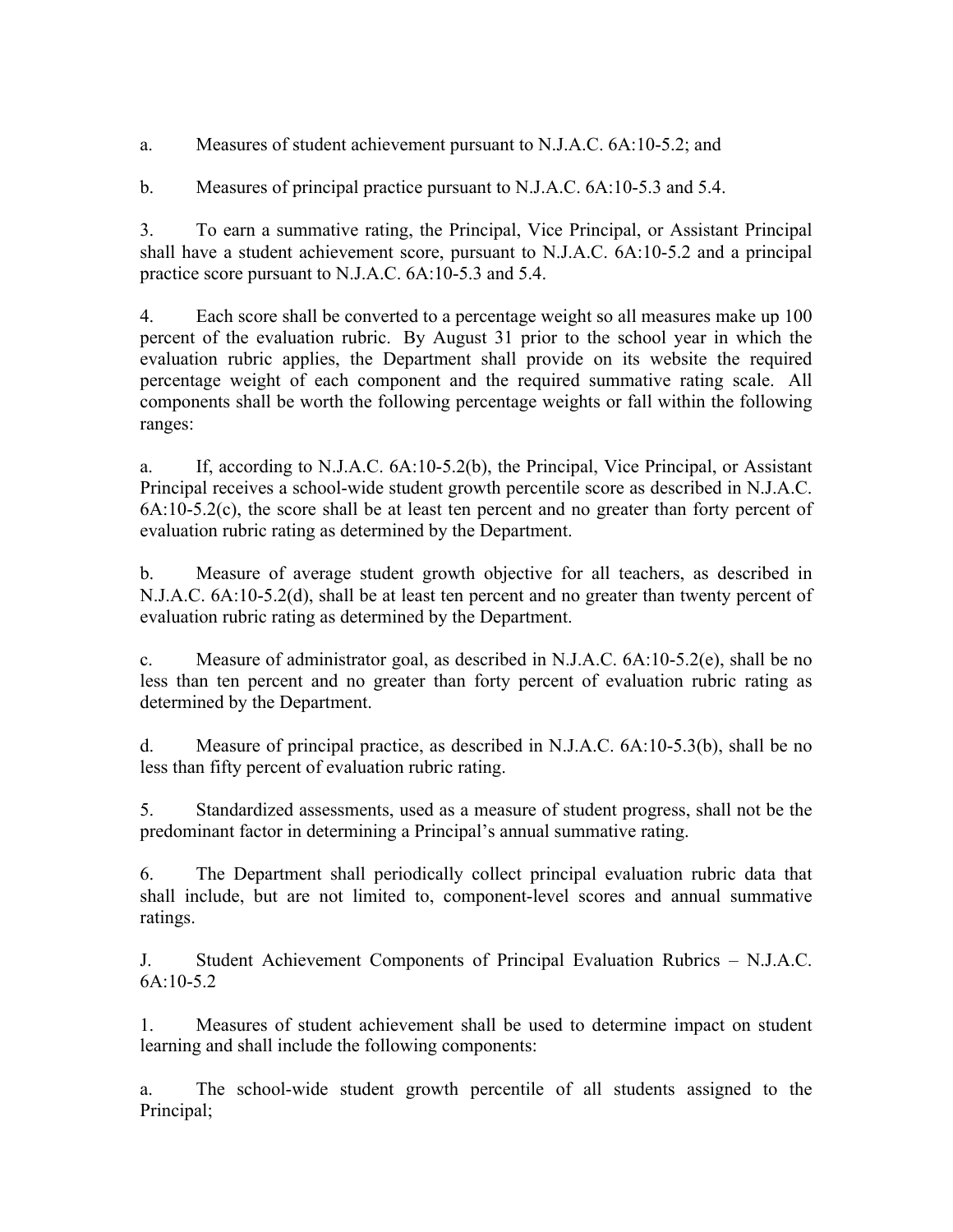b. Average student growth objective scores of every teacher, as described in N.J.A.C. 6A:10-4.2(e), assigned to the Principal; and

c. Administrator goals set by Principals, Vice Principals, or Assistant Principals in consultation with their supervisor pursuant to N.J.A.C. 6A:10-5.2(e), which shall be specific and measurable, based on student growth and/or achievement data.

2. The school-wide student growth percentile score shall be included in the annual summative rating of Principals, Vice Principals, and Assistant Principals who are assigned to a school as of October 15 and who are employed in schools where student growth percentiles are available for students in one or more grades. If the Principal, Vice Principal, or Assistant Principal is employed in more than one school, the Superintendent shall assign to the Principal, Vice Principal, or Assistant Principal, as appropriate, the school-wide student growth percentile from one school and shall notify the Principal, Vice Principal, or Assistant Principal at the beginning of the school year of the student growth percentile assignment.

3. The Department shall calculate the school-wide student growth percentile for Principals, Vice Principals, and Assistant Principals.

4. The average student growth objective scores of all teachers, as described in N.J.A.C. 6A:10-4.2(e), shall be a component of the Principal's annual summative rating. The average student growth objective scores for Vice Principals or Assistant Principals shall be determined according to the following procedures:

a. The Principal, in consultation with the Vice Principal or Assistant Principal, shall determine prior to the start of the school year, which teachers, if not all teachers in the school, shall be linked to the Vice Principal's and Assistant Principal's average student growth objective score.

b. If the Vice Principal or Assistant Principal does not agree with the list of teachers linked to his or her name for the purposes of this measurement, the Principal shall make the final determination.

5. Administrator goals for Principals, Vice Principals, or Assistant Principals shall be developed and measured according to the following procedures:

a. The designated supervisor shall determine for all Principals, Vice Principals, or Assistant Principals, the number of required administrator goals which shall reflect the achievement of a significant number of students within the school. By August 31 prior to the school year in which the evaluation rubric applies, the Department shall provide on the Department's website the minimum and maximum number of required goals, which will be at least one goal and no more than four goals.

b. Principals, Vice Principals, or Assistant Principals shall develop, in consultation with their designated supervisor, each administrator goal. Each Vice Principal and Assistant Principal shall set goals specific to his or her job description or adopt the same goals as his or her Principal. If the Principal, Vice Principal, or Assistant Principal and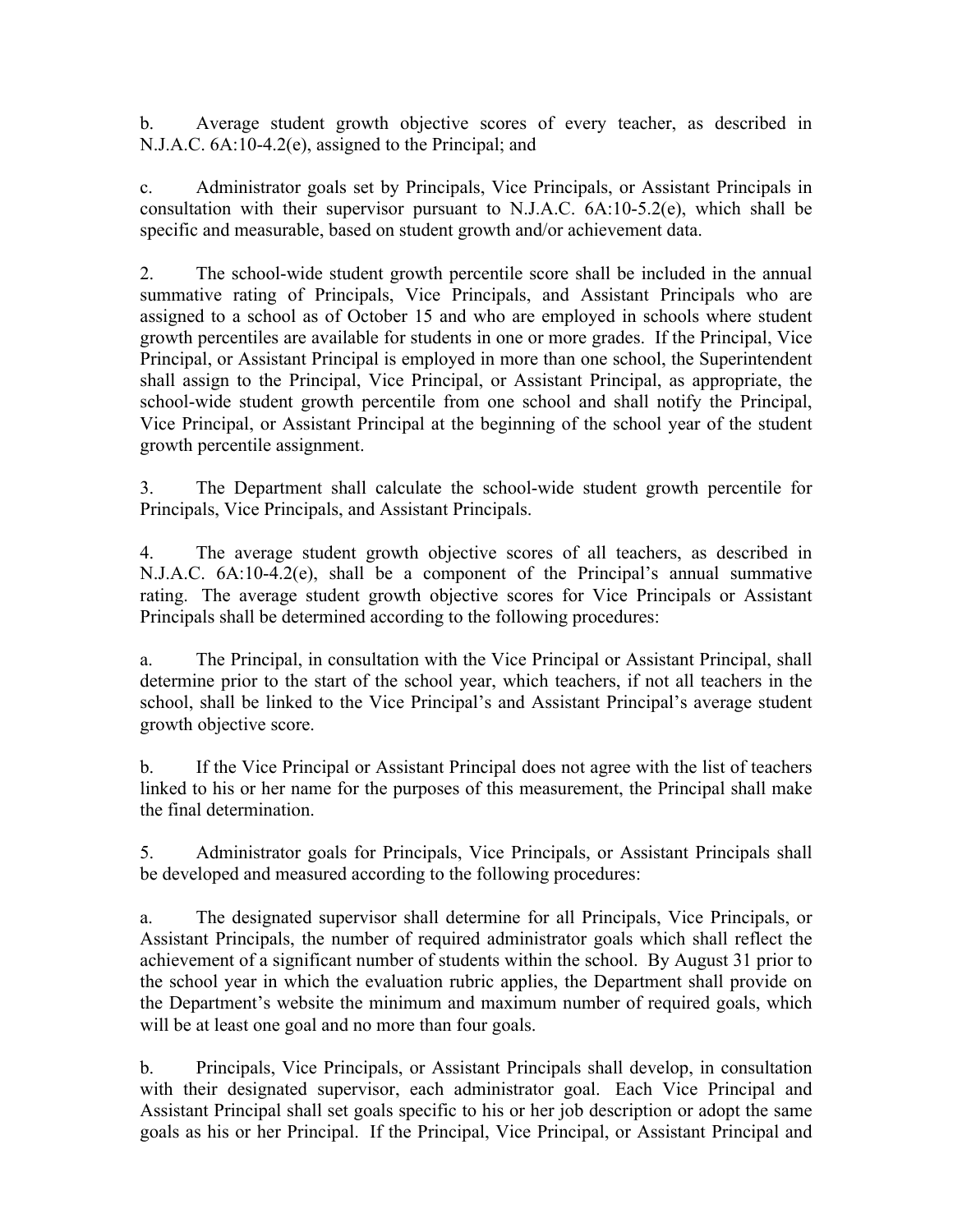his or her designated supervisor do not agree upon the administrator goal the Principal's, Vice Principal's, or Assistant Principal's designated supervisor shall make the final determination.

c. Administrator goals and the criteria for assessing performance based on those objectives shall be determined, recorded, and retained by the Principal, Vice Principal, or Assistant Principal and his or her designated supervisor by October 31 of each school year, or within twenty-five Principal, Vice Principal, and Assistant Principal working days of the Principal's, Vice Principal's, or Assistant Principal's start date if he or she begins work after October 1.

d. The administrator goal score shall be approved by the designated supervisor of the Principal, Vice Principal, or Assistant Principal. The Principal's, Vice Principal's, or Assistant Principal's administrator goal score, if available, shall be discussed at his or her annual summary conference and recorded in his or her personnel file.

K. Principal Practice Component of Evaluation Rubric – N.J.A.C. 6A:10-5.3

1. Measures of principal practice shall include a measure determined through a Commissioner-approved principal practice instrument and may include a leadership measure determined through the Department-created leadership rubric.

2. Principal practice component rating shall be based on the measurement of the Principal's, Vice Principal's, or Assistant Principal's performance according to the school district's Commissioner-approved principal practice instrument. Observations pursuant to N.J.A.C. 6A:10-5.4 shall be used as one form of evidence for this measurement.

3. Leadership practice shall be determined by a score on a leadership rubric, which will assess the Principal's, Vice Principal's, or Assistant Principal's ability to improve student achievement and teaching staff member effectiveness through identified leader behaviors. The rubric will be posted on the Department's website and annually maintained.

L. Principal, Vice Principal, and Assistant Principal Observations – N.J.A.C. 6A:10- 5.4

1. The Superintendent or his or her designee, shall conduct observations for the evaluation of Principals pursuant to N.J.S.A. 18A:6-121 and he or she shall be trained pursuant to N.J.A.C. 6A:10-2.2(b).

2. A Principal, or the Superintendent or his or her designee, shall conduct observations for the evaluation of Vice Principals and Assistant Principals pursuant to N.J.S.A. 18A:6-121.

3. For the purpose of collecting data for the evaluation of a Principal, Vice Principal, or Assistant Principal, an observation, as described in N.J.S.A. 18A:6-119 and N.J.A.C. 6A:10-1.2, may include, but is not limited to: building walk-through, staff meeting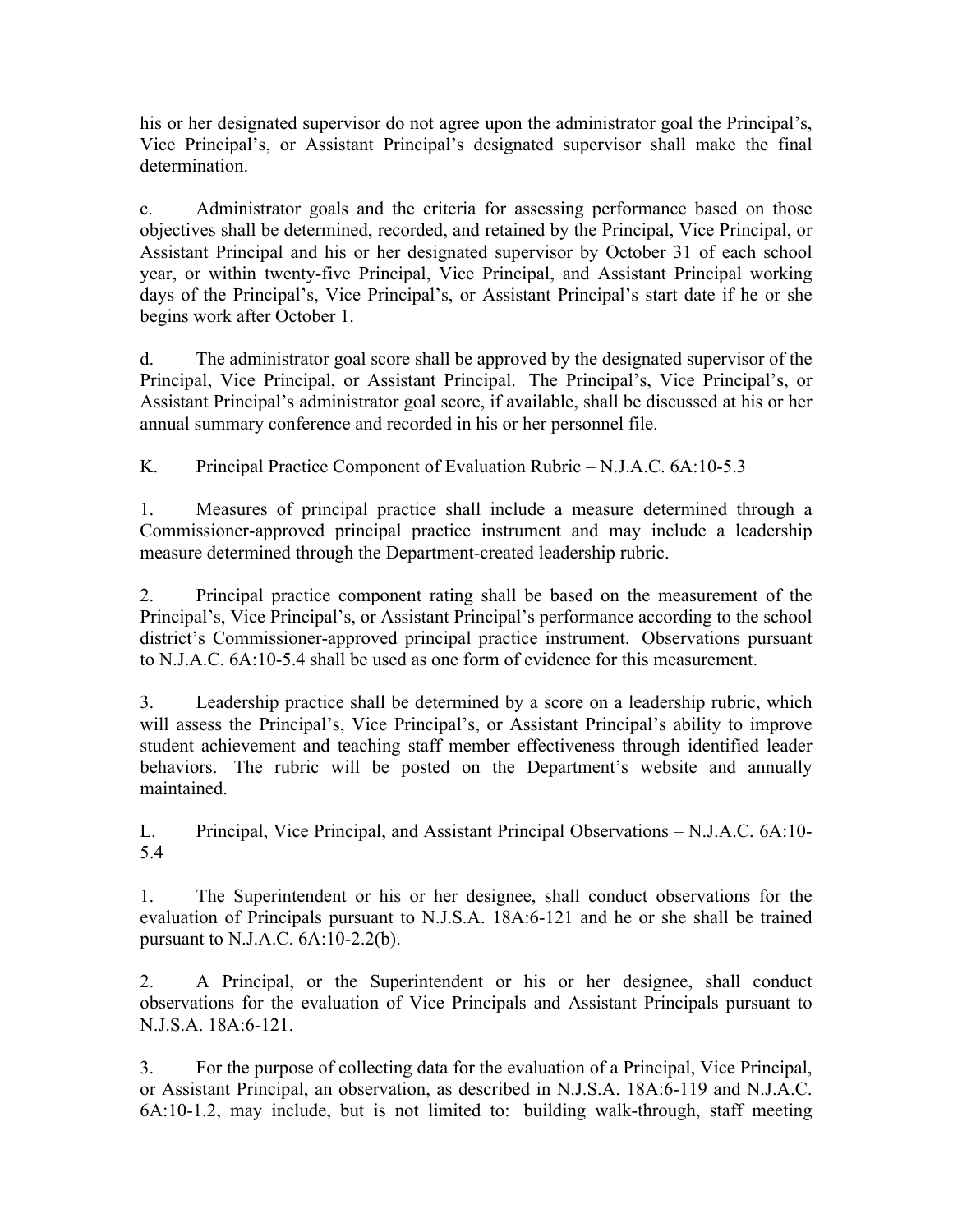observation, parent conference observation, or case study analysis of a significant student issue.

4. Post-observation conferences shall include the following procedures:

a. A supervisor who is present at the observation shall conduct a post-observation conference with the Principal, Vice Principal, or Assistant Principal being observed. A post-observation conference shall occur no more than fifteen Principal, Vice Principal, or Assistant Principal working days following each observation.

b. The post-observation conference shall be for the purpose of reviewing the data collected at the observation, connecting the data to the principal practice instrument and the Principal's, Vice Principal's, or Assistant Principal's individual professional development plan, collecting additional information needed for the evaluation, and offering areas to improve effectiveness.

c. With the consent of the observed Principal, Vice Principal, or Assistant Principal, post-observation conferences for individuals who are not on a corrective action plan may be conducted via written communication, including electronic communication.

d. One post-observation conference may be combined with the Principal's, Vice Principal's, or Assistant Principal's annual summary conference as long as it occurs within the required fifteen Principal, Vice Principal, or Assistant Principal working days following the observation.

e. A written or electronic observation report shall be signed by the supervisor who conducted the observation and post-observation and the Principal, Vice Principal, or Assistant Principal who was observed.

f. The Principal, Vice Principal, or Assistant Principal shall submit his or her written objection(s) of the evaluation within ten Principal, Vice Principal, and Assistant Principal working days following the conference. The objection(s) shall be attached to each party's copy of the annual performance report.

5. Each tenured Principal, Vice Principal, and Assistant Principal shall be observed as described in N.J.A.C. 6A:10-5.4, at least two times during each school year. Each nontenured Principal, Vice Principal, and Assistant Principal shall be observed as described in N.J.A.C. 6A:10-5.4 at least three times during each school year, as required by N.J.S.A. 18A:27-3.1. An additional observation shall be conducted pursuant to N.J.A.C. 6A:10-2.5(h) for Principals, Vice Principals, and Assistant Principals who are on a corrective action plan.

M. Principal Practice Instrument – N.J.A.C. 6A:10-7.3

1. The principal practice instrument approved by the Department shall meet the following criteria: